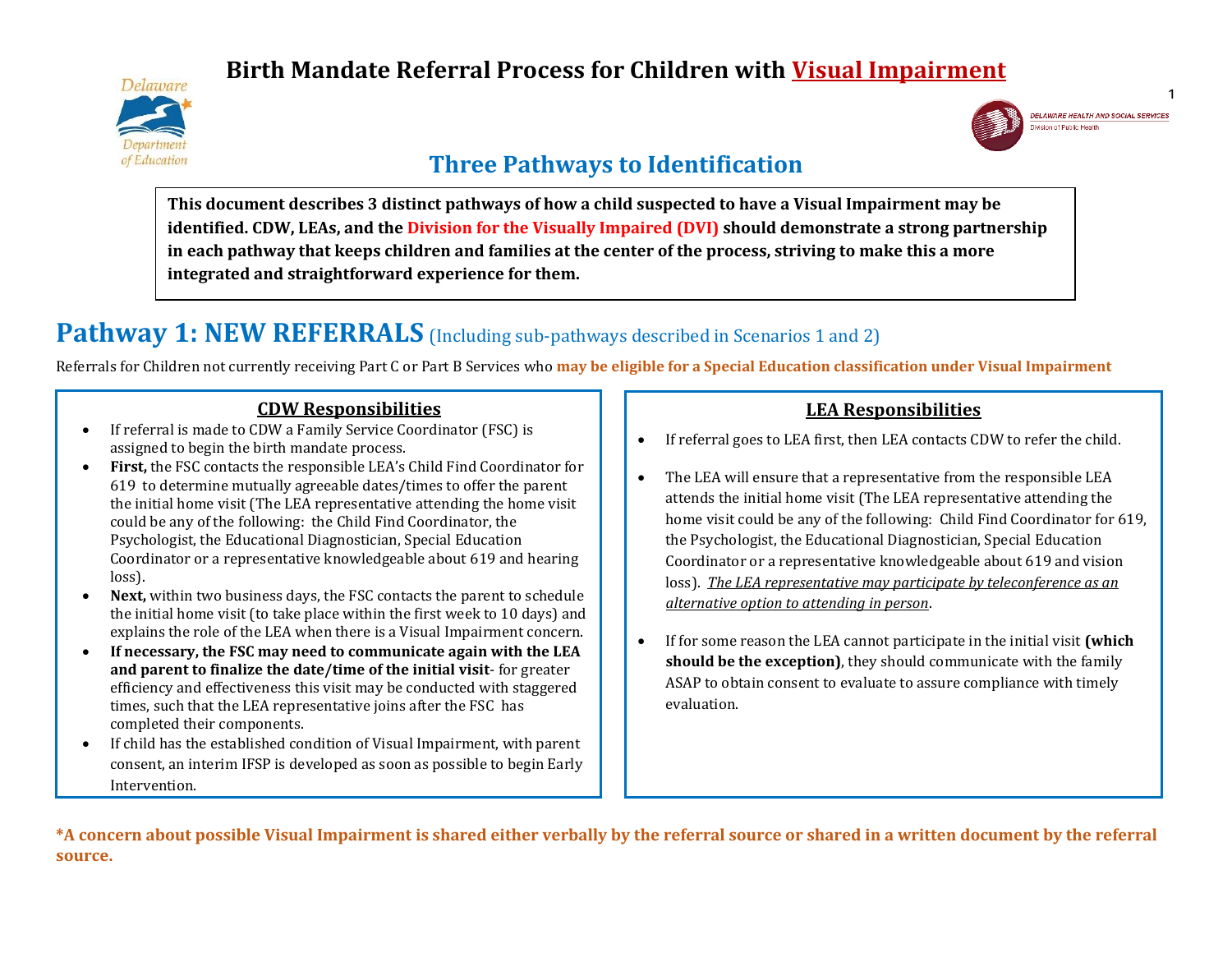# **INITIAL HOME VISIT**

### **Shared CDW and LEA Responsibilities**

- CDW and LEA provide and explain **Parental Rights and Procedural Safeguards (Document in the Prior Written Notice (PWN) that the Rights and Safeguards were given to the parent at the initial home visit].**
- CDW and LEA explain their roles, responsibilities, and services.
- CDW and LEA explain the evaluation/assessment process for eligibility under Part C or Part B services, respectively.
	- CDW explains their Multidisciplinary evaluation/assessment process as well as eligibility under established condition- see IDEA Federal Regulations- Section 303.320 [\(https://www.gpo.gov/fdsys/pkg/FR-2011-09-28/pdf/2011-22783.pdf\)](https://www.gpo.gov/fdsys/pkg/FR-2011-09-28/pdf/2011-22783.pdf).
	- LEA explains their evaluation/assessment process to determination eligibility under a Visual Impairment classification- see Delaware Administrative Code Title 14, section 925 2.0 [\(http://regulations.delaware.gov/AdminCode/title14/900/925.shtml\)](http://regulations.delaware.gov/AdminCode/title14/900/925.shtml).
	- CDW and LEA discuss any evaluations/assessments already completed and determine need for additional evaluation/assessments.

### **CDW Responsibilities**

- CDW proposes to evaluate/assess the child for Part C eligibility and documents in the **PWN** to the parent.
- If child meets eligibility criteria for established condition, CDW must still conduct the multidisciplinary evaluation within time lines.
- If parent agrees to the multidisciplinary evaluation family provides written consent to conduct the evaluation (*Consent to Evaluate for Part C* ).

# **EVALUATION/ASSESSMENT PROCESS**

## **CDW Responsibilities**

- CDW conducts the multidisciplinary evaluation/assessment and must convene an IFSP meeting within **45 calendar days (Notice of Meeting)**.
- Upon completion of the CDW multidisciplinary evaluation/assessment, if the child is eligible for Part C services, the team will develop an IFSP. CDW will document the IFSP team decisions in a **PWN** and the parent will provide written consent for the provision of early intervention services (**Consent for Provision of Early Intervention Services**).
	- **Meanwhile**, (**Scenario 1, Pg. 3**) the LEA continues their evaluation/assessment process **OR,**
	- (**Scenario 2, Pg. 4**) the LEA has completed its evaluation/assessment within the same timeframe as CDW allowing the teams to convene together *(The latter is best practice. Try to aim for one meeting so the parent does not have to go to two meetings.)*

### **LEA Responsibilities**

- LEA proposes to evaluate/assess the child for Part B eligibility and documents in the **PWN** to the parent.
- If parent agrees to evaluation, parent provides written consent to conduct the evaluation/assessment (*Permission to Evaluate for Part B*).

#### **LEA Responsibilities**

- LEA conducts evaluation/assessment and must convene an eligibility meeting **within 45 school days or 90 calendar days, whichever comes first**.
- In the event that an LEA does not have the internal capacity to conduct the evaluation/assessment, the LEA may utilize an external vendor for parts of or the whole evaluation/assessment.
- If the LEA chooses to utilize DVI or another vendor for the evaluation or consultation for the purpose of determining eligibility, the LEA is responsible for obtaining parental consent (**Consent to Release Information form**) to release information between the LEA and DVI or the vendor.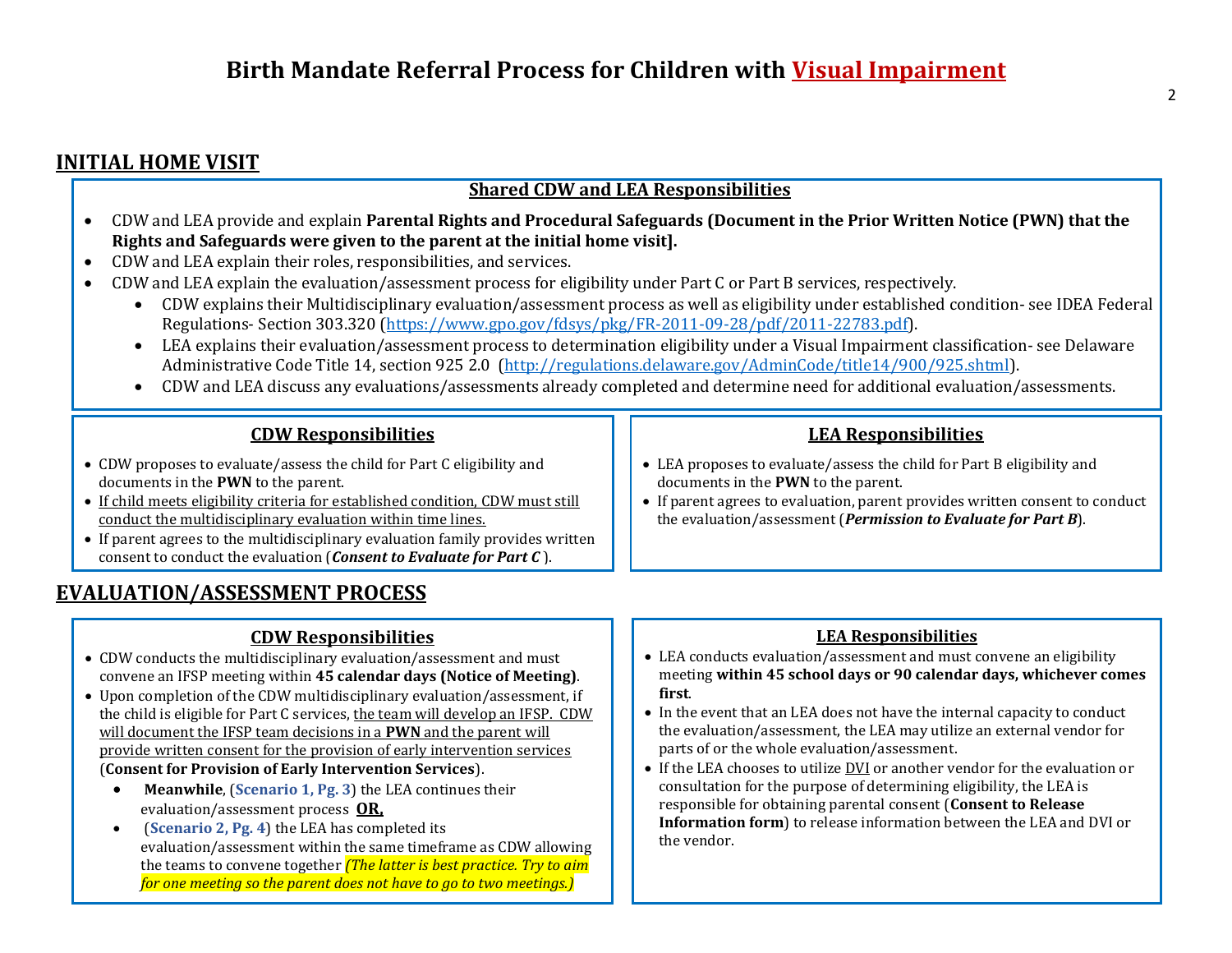# **Scenario 1: CHILDREN THAT HAVE AN IFSP** (refer back to previous page Evaluation/Assessment Process Box - third bullet under CDW Responsibilities)

**CONDUCT JOINT IFSP/IEP MEETING TO REVIEW RESULTS OF BOTH EVALUATIONS/ASSESSMENTS AND TO DETERMINE PART B ELIGIBILITY UNDER THE CLASSIFICATION OF HEARING IMPAIRMENT. (CDW and LEA are reviewing the LEA evaluation together for the first time)**

**If DVI is involved, they need to be included on the Notice of Meeting.**

### **CDW Responsibilities**

- CDW attends the Part B 619 eligibility meeting.
- Discusses results of evaluation/assessment with family/parent and the LEA.
- CDW provides a copy of the **Multidisciplinary Evaluation/ Assessment and the IFSP to the LEA prior to this meeting**.

#### **CDW Responsibilities if \_\_\_\_\_Part C is chosen\_\_\_\_\_**

- Parent and CDW amend IFSP if needed.
- **CDW documents the parent's decision to continue with Part C in PWN**.
- CDW will still provide transition notification to the LEA and SEA to ensure timely transition planning for Part B under the normal process for children potentially eligible for Part B (not less than 90 days before the child's third birthday and not more than 9 months prior to the third

birthday).

#### **CDW Responsibilities if Part C is declined\_\_\_\_**

- Parent signs Consent for Provision of Early Intervention under Part C, declining EI at this time.
- CDW documents in **PWN** that Part C is offering services but parent is declining and opting to begin Part B services under the Birth Mandate. classification of Visual Impairment.

### **LEA Responsibilities**

- LEA sends parent **Notice of Meeting.** LEA includes CDW on the invitation and provides CDW a copy of **Notice of Meeting.**
- Discuss results of evaluation/assessment with parent and CDW
- LEA documents the data, discussions and team decisions of Visual Impairment classification in the **Evaluation Summary Report (ESR)**.
- If eligible under the Visual Impairment classification**,** team discusses potential service options through Part C or Part B.
- Parent decides if they want an IFSP (Part C) or an IEP (Part B).

#### **LEA Responsibilities if Part B is chosen\_\_\_\_\_\_**

- Parent signs **Consent for Initial Provision of Special Education and Related Services**. agreeing to Part B services
- Parent and LEA develop the **IEP**.
- LEA documents decision that parent is accepting Part B services and is declining Part C in PWN .

### **LEA Responsibilities if Part B is declined\_\_\_\_\_\_**

- Parent signs Consent for Initial Provision of Special Education and Related Services declining Part B services at this time.
- LEA includes in their **PWN** that Part B is offering services and that at this time, parent is declining an IEP.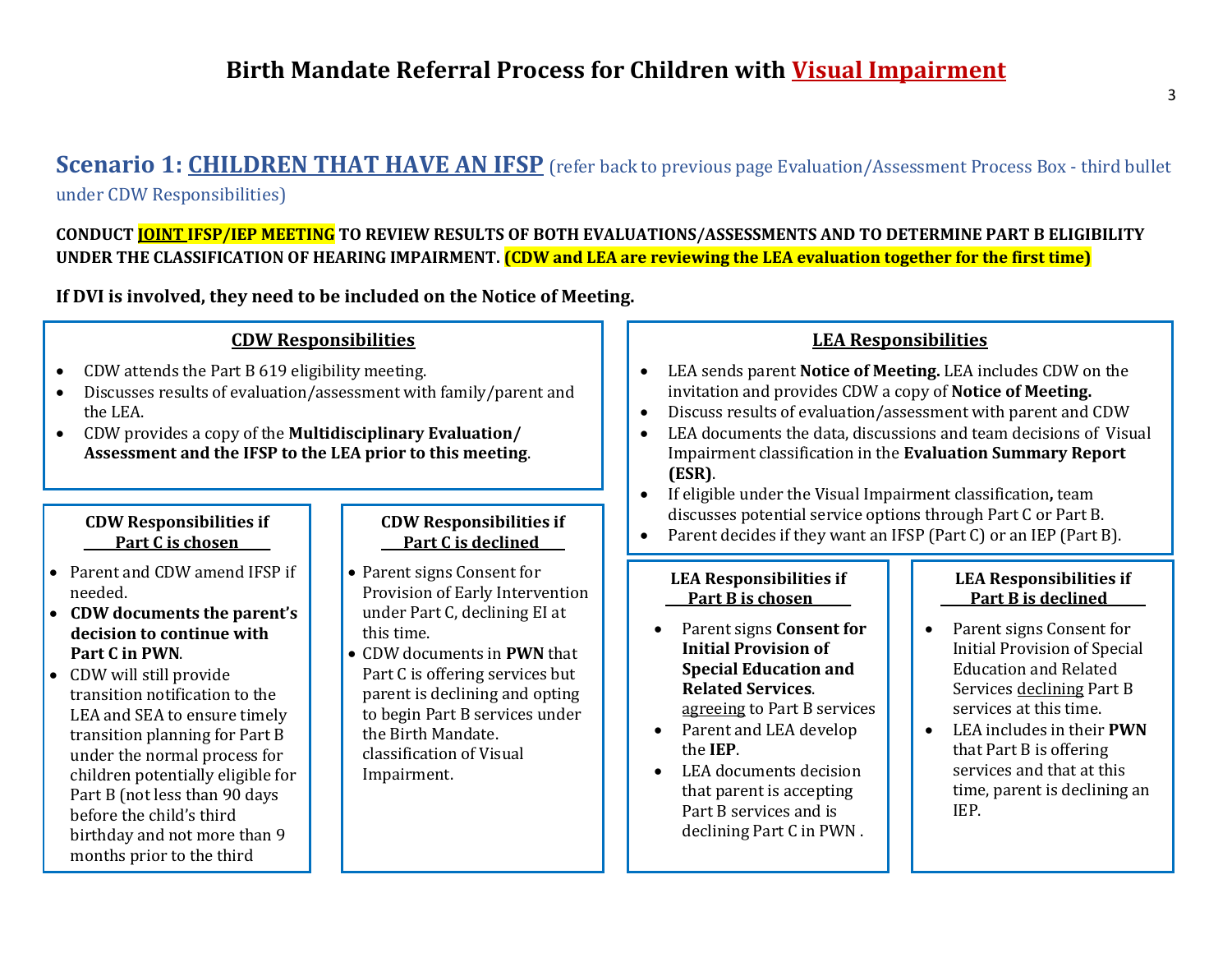# **Scenario 2: CHILDREN THAT DO NOT YET HAVE AN IFSP** (refer back to previous page Evaluation/Assessment

Process Box - fourth bullet under CDW Responsibilities).

### **CONDUCT JOINT IFSP/IEP MEETING TO REVIEW RESULTS OF EVALUATIONS/ASSESSMENTS AND DETERMINE ELIGIBILITY FOR PART C AND PART B UNDER THE CLASSIFICATION OF A VISUAL IMPAIRMENT.**

**(CDW and LEA are reviewing the CDW and LEA evaluations for the first time).**

### **CDW Responsibilities**

- FSC coordinates meeting date with the LEA and parent.
- CDW sends parent **Notice of Meeting** (same date and time as LEA) CDW includes LEA on the invitation and provides LEA a copy **of Notice of Meeting**.
- CDW discusses results of evaluation/assessment with parent and LEA.
- CDW provides a copy of the **Multidisciplinary Assessment to the parent and LEA prior to this meeting**.

### **CDW Responsibilities if Part C is chosen\_\_\_\_\_\_**

- Parent and CDW develop IFSP.
- **CDW documents the parent's decision to continue with Part C in PWN**.
- CDW will still provide transition notification to the LEA and SEA to ensure timely transition planning for Part B under the normal process for children potentially eligible for Part B (not less than 90 days before the child's third birthday and not more than 9 months prior to the third birthday).

### **CDW Responsibilities if Part C is declined\_\_\_\_**

- Parent signs Consent for Provision of Early Intervention under Part C, declining EI at this time.
- CDW documents in **PWN** that Part C is continuing to offer services, but parent is now declining Part C and opting to begin Part B services under the Birth Mandate classification of Visual Impairment.

### **LEA Responsibilities**

- LEA sends parent **Notice of Meeting** (same date and time as FSC) LEA includes CDW on the invitation and provides CDW a copy **of Notice of Meeting**.
- LEA discusses results of evaluation/assessment with parent and CDW.
- LEA documents the data, discussions and team decisions of Visual Impairment classification in the *Evaluation Summary Report* (ESR).
- If eligible under the Visual Impairment classification**,** team discusses potential service options through Part C or Part B.
- Parent decides if they want an IFSP (Part C) or an IEP (Part B).

#### **LEA Responsibilities if Part B is chosen\_\_\_\_\_**

- Parent signs **Consent for Initial Provision of Special Education and Related Services** agreeing to Part B services.
- Parent and LEA develop the **IEP**.
- LEA documents decision that parent is accepting Part B services and opting to discontinue Part C participation in PWN.

#### **LEA Responsibilities if Part B is declined\_\_\_**

- Parent signs **Consent for Initial Provision of Special Education and Related Services** declining Part B services at this time.
- LEA includes in their **PWN** that Part B is offering services and that at this time parent is declining an IEP and has chosen to continue with Part C services.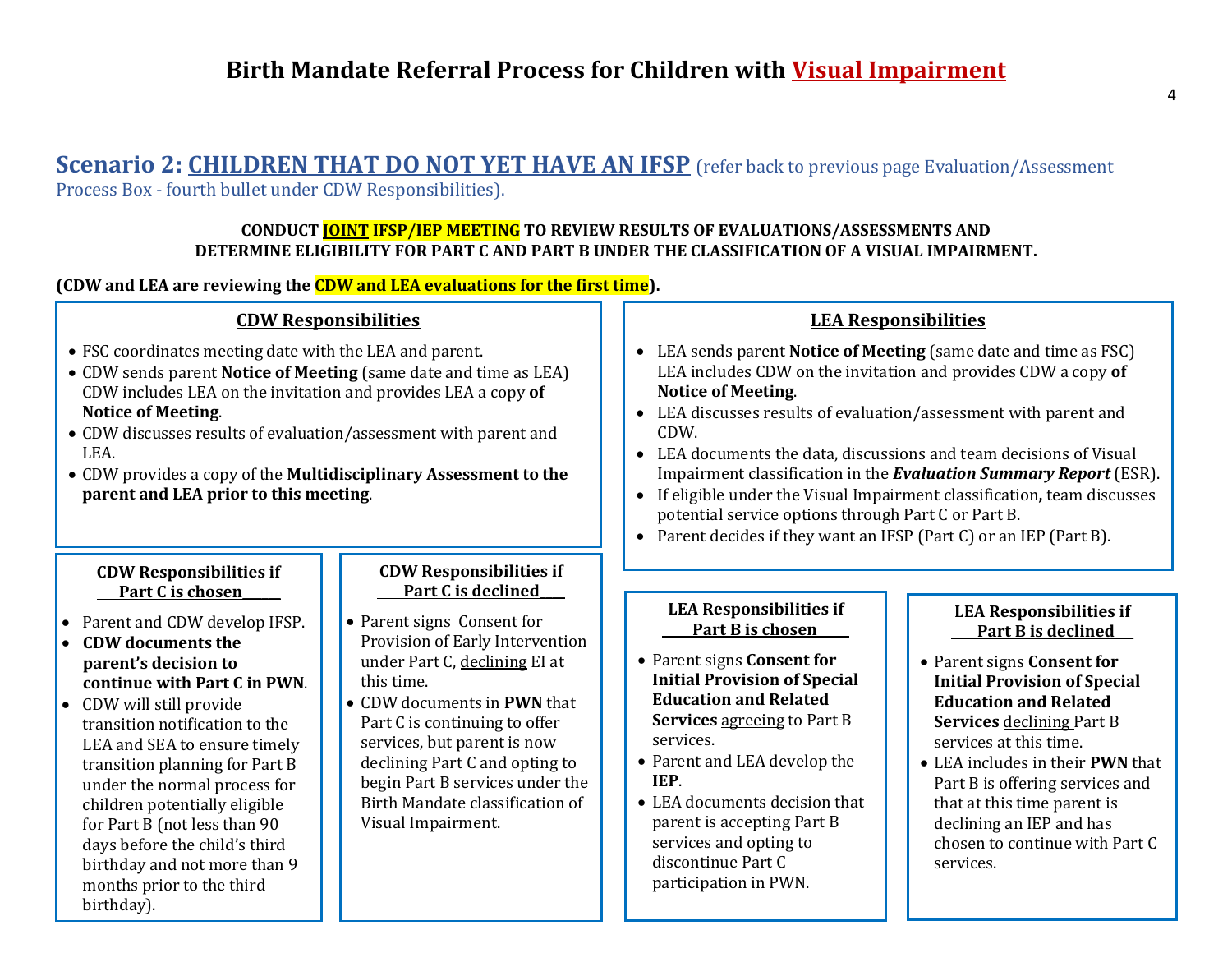# **Pathway 2: CHILDREN WITH MDA OR AN IFSP**

- **CDW completes the multidisciplinary evaluation/assessment and there is now a concern about a Visual Impairment (no IFSP yet)**
- **For children with an IFSP already receiving Part C services, and over time a concern about a Visual Impairment has emerged.**

# **CDW Responsibilities**

- **\***FSC discusses concern with the family/parent. Parent signs consent to forward Early Intervention records that family agrees to share (which may include evaluation/assessments) to the LEA **(Consent to Release Information)** and DVI.
- CDW completes their Referral Form and sends to the LEA and DVI, (copying the DDOE Field Agent), CDW shares the Multidisciplinary evaluation and assessment and IFSP (if there is one) with the LEA and DVI.
- CDW continues with IFSP services **or** develops an IFSP (while the LEA completes the evaluation/assessment for VI).
- If the child is not found eligible for Part B services at the eligibility meeting held by the LEA *or* the parent declines Part B services, CDW continues providing IFSP services under Part C.
- If parent agrees to Part B services, CDW completes **PWN** indicating that parent is now declining continuation in the Part C program.

## **LEA Responsibilities**

- LEA contacts the parent and explains the evaluation/assessment process for the Visual Impairment classification.
- LEA proposes to evaluate/assess the child for Part B eligibility and documents in the **PWN** to the parent along with providing the Procedural Safeguards/Parental Rights.
- If parent agrees to evaluation, parent provides written consent to complete the evaluation and eligibility determination process **(Permission to Evaluate for Part B ).** LEA compliance timeline for eligibility begins when LEA receives the signed consent.
- The LEA may utilize the DVI or an external vendor (with parental consent) for parts of or the whole evaluation.
- LEA completes the Evaluation Summary Report at the eligibility determination meeting which must be done within 45 school days or 90 calendar days whichever comes first.
- LEA sends parent, CDW and DVI **Notice of Meeting**.
- At the LEA eligibility meeting, LEA documents the data, discussions and team decisions of a Visual Impairment classification in the **Evaluation Summary Report** (ESR).
- If eligible under the Visual Impairment classification, team discusses potential service options through Part C or Part B.
- If family chooses an IEP, parent signs consent (**Consent for Initial Provision of Special Education and Related Services**) agreeing to Part B services.
- The IEP team which includes the parent will develop the IEP
- LEA documents decisions in **PWN**.
- If parent chooses to stay with Part C, the transition process will proceed following the regular timeline and process.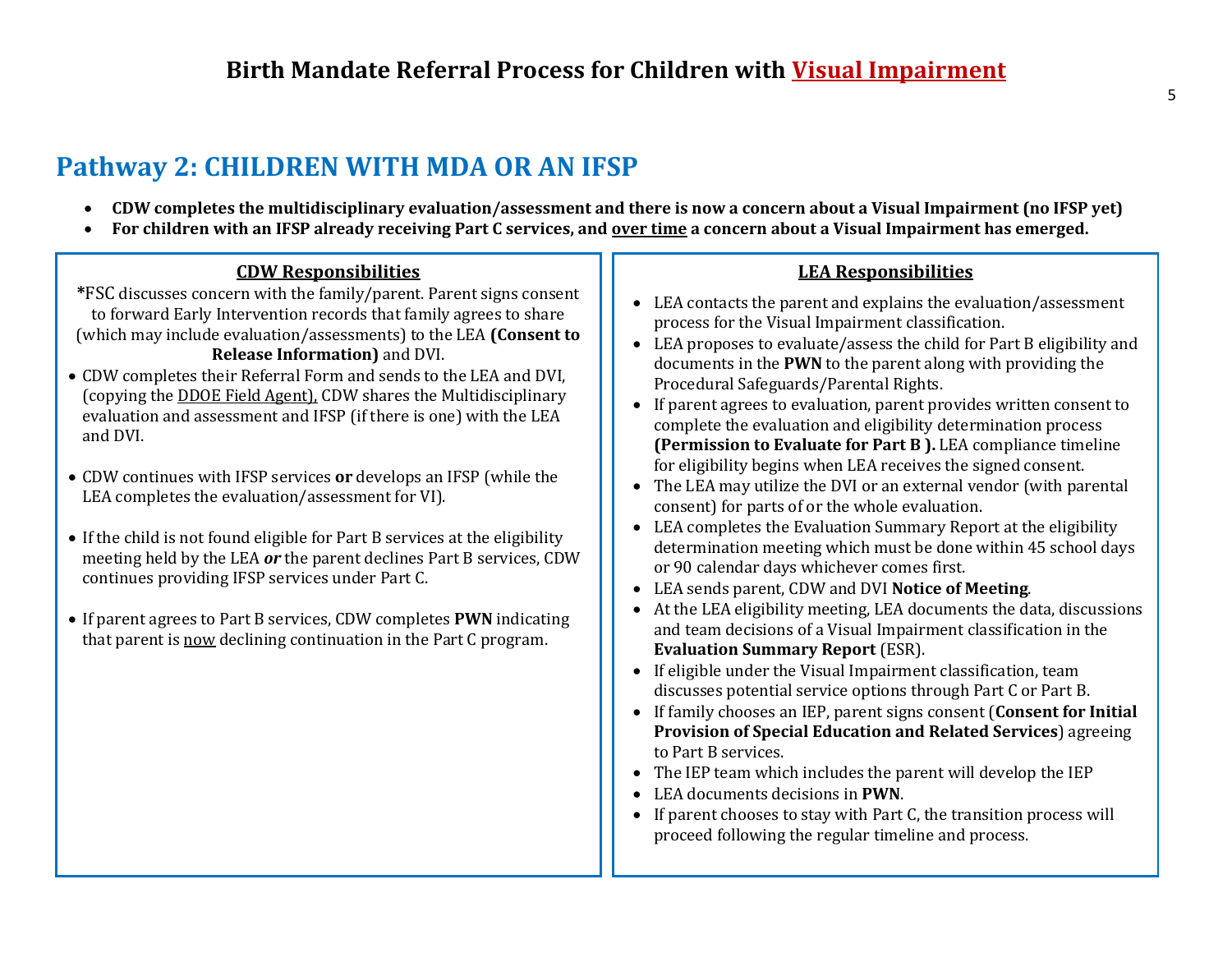# **Pathway 3: LATE REFERRALS TO PART C**

**Children nearing 33 months of age who are more than 90 days away from the third birthday and who are not currently receiving Part C or Part B services, and the parent contacts CDW with concerns for possible Visual Impairment.** (refer back to page 1 for what this means)

### **Shared CDW and LEA Responsibilities**

- If child is found eligible based on established condition, CDW must immediately notify the SEA/LEA in writing (via the CDW Referral Form) to ensure, an IEP is in place by the child's third birthday and that there is a concern regarding the child's vision. (This is considered a notification of a child in Part C who is potentially eligible for Part B-therefore no parental consent is required in Delaware)
- If referral/eligibility for Part C is 90 days or less before child's third birthday, **a transition conference is not required**, however, it is best practice to hold/ invite the LEA to theIFSP meeting to insure timely identification and access to services for the child.
- If referral/ eligibility for Part C is 90 days or less before the child's third birthday, **an IEP is not required to be in place by age 3**; however, LEAs must strive to have an IEP developed as soon after age 3 as possible if the child if found eligible.
- **Follow process described in Pathway#1**  if parent confirms they wish to have CDW remain involved.
- If parent declines to go any further with CDW given that the child will soon be turning three, then LEA follows the state special education regulations for timely evaluation and identification, just as with any other referral.
- **PWN** must be sent by both Parts C and B based on their proposed actions.